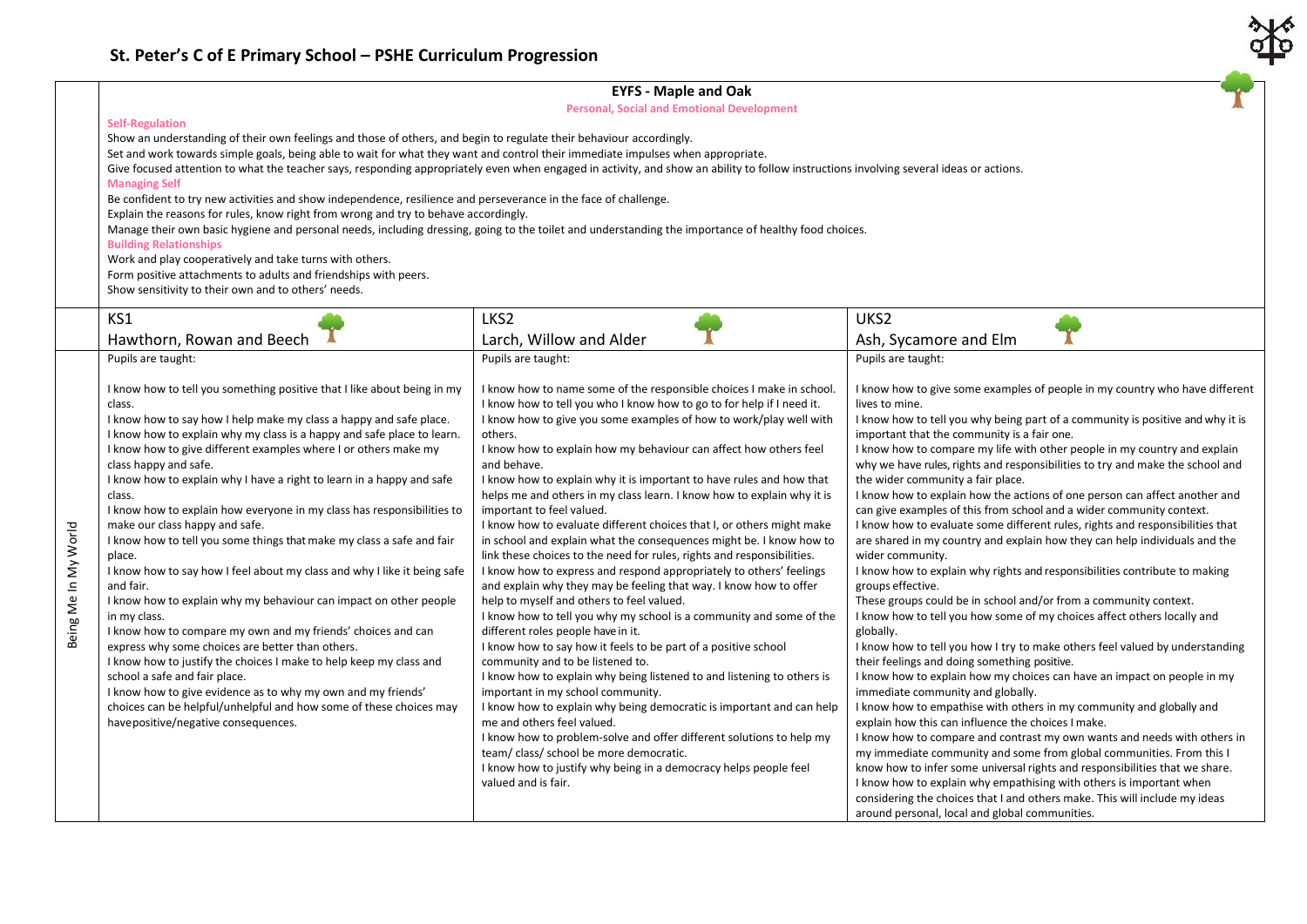|                        | Pupils are taught:                                                                                                                                                                                                                                                                                                                                                                                                                                                                                                                                                                                                                                                                                                                                                                                                                                                                                                                                                                                                                                                                                                                                                                                                                                                                                                                                                                                              | Pupils are taught:                                                                                                                                                                                                                                                                                                                                                                                                                                                                                                                                                                                                                                                                                                                                                                                                                                                                                                                                                                                                                                                                                                                                                                                                                                                                                                                                                                                                                                                                                                                                                                                                                                                                                                                                                                                                                                                                                                        | Pupils are taught:                                                                                                                                                                                                                                                                                                                                                                                                                                                                                                                                                                                                                                                                                                                                                                                                                                                                                                                                                                                                                                                                                                                                                                                                                                                                                                                                                                                                                                                                                                                                                                                                                                                                                                                                                                                                                                                                                                                     |
|------------------------|-----------------------------------------------------------------------------------------------------------------------------------------------------------------------------------------------------------------------------------------------------------------------------------------------------------------------------------------------------------------------------------------------------------------------------------------------------------------------------------------------------------------------------------------------------------------------------------------------------------------------------------------------------------------------------------------------------------------------------------------------------------------------------------------------------------------------------------------------------------------------------------------------------------------------------------------------------------------------------------------------------------------------------------------------------------------------------------------------------------------------------------------------------------------------------------------------------------------------------------------------------------------------------------------------------------------------------------------------------------------------------------------------------------------|---------------------------------------------------------------------------------------------------------------------------------------------------------------------------------------------------------------------------------------------------------------------------------------------------------------------------------------------------------------------------------------------------------------------------------------------------------------------------------------------------------------------------------------------------------------------------------------------------------------------------------------------------------------------------------------------------------------------------------------------------------------------------------------------------------------------------------------------------------------------------------------------------------------------------------------------------------------------------------------------------------------------------------------------------------------------------------------------------------------------------------------------------------------------------------------------------------------------------------------------------------------------------------------------------------------------------------------------------------------------------------------------------------------------------------------------------------------------------------------------------------------------------------------------------------------------------------------------------------------------------------------------------------------------------------------------------------------------------------------------------------------------------------------------------------------------------------------------------------------------------------------------------------------------------|----------------------------------------------------------------------------------------------------------------------------------------------------------------------------------------------------------------------------------------------------------------------------------------------------------------------------------------------------------------------------------------------------------------------------------------------------------------------------------------------------------------------------------------------------------------------------------------------------------------------------------------------------------------------------------------------------------------------------------------------------------------------------------------------------------------------------------------------------------------------------------------------------------------------------------------------------------------------------------------------------------------------------------------------------------------------------------------------------------------------------------------------------------------------------------------------------------------------------------------------------------------------------------------------------------------------------------------------------------------------------------------------------------------------------------------------------------------------------------------------------------------------------------------------------------------------------------------------------------------------------------------------------------------------------------------------------------------------------------------------------------------------------------------------------------------------------------------------------------------------------------------------------------------------------------------|
| Celebrating Difference | I know how to talk about one thing that makes me different from my<br>friends and one thing that we have in common.<br>I know how to tell you ways that I could be kind to other people in my<br>class.<br>I know how to tell you some ways that I am different and similar to<br>other people in my class, and why this makes us all special.<br>I know how to explain what bullying is and how being bullied might<br>make somebody feel.<br>I know how to explain why being unique and special is important.<br>I know how to explain why bullying might happen and I know how to<br>offer strategies to help the person who is being bullied.<br>I know how to name some differences and similarities between me<br>and other people in my class.<br>I know how to give a reason why a friend is special to me.<br>I know how to explain that sometimes people get bullied because they<br>are seen to be different; this might include people who do not<br>conform to gender stereotypes.<br>I know how to explain how it feels to have a friend and be a friend.<br>I know how to also explain why it is OK to be different from my<br>friends.<br>I know how to justify why gender stereotypes are not always fair. I<br>know how to also explain why differences can make some people bully<br>other people.<br>I know how to offer strategies that allow me to stand up for myself<br>and my friends. | I know how to tell you about a conflict that I have witnessed or been<br>involved with.<br>I know how to tell you how a conflict that I have seen or been involved<br>with made me feel.<br>I know how to describe different conflicts that might happen in family<br>or friendship groups and how words can be used in hurtful or kind<br>ways when conflicts happen.<br>I know how to tell you how being involved with a conflict makes me<br>feel and can offer strategies to help the situation. e.g Solve It Together<br>or asking for help.<br>I know how to explain when my involvement with conflict situations<br>affected other people's feelings and why this made the situations<br>better or worse. I know how to explain the effect this had on<br>relationships.<br>I know how to explain how the role of a witness in a conflict situation<br>can be helpful/ unhelpful depending on their actions. I know how to<br>suggest ways that I might act in these situations.<br>I know how to tell you about my first impressions of someone.<br>I know how to give a reason why sometimes people don't tell about a<br>bullying situation.<br>I know how to say why it is good to try to get to know someone before<br>making judgements about them.<br>I know how to tell you a time when my first impression of someone<br>changed as I got to know them.<br>I know how to also explain why bullying might be difficult to spot and<br>what to do about it if I'm not sure.<br>I know how to explain why it is good to accept myself and others for<br>who we are.<br>I know how to explain how first impressions can be misleading.<br>I know how to appraise different courses of action that a witness of<br>bullying could take and what the outcomes might be in each situation.<br>I know how to explain how I form opinions about myself and other<br>people and what might influence me about that. | I know how to give some examples of bullying behaviours including direct and<br>indirect types and explain how this might make people feel.<br>I know how to tell you why it is important to respect my own and other<br>people's cultures.<br>I know how to explain the differences between direct and indirect types of<br>bullying and can offer a range of strategies to help myself and others if we<br>become involved (directly or indirectly) in a bullying situation.<br>I know how to explain why racism and other forms of discrimination are<br>unkind. I know how to express how I feel about discriminatory behaviour.<br>I know how to consider a range of bullying behaviours and explain the impact<br>these may have on everyone involved. I know how to also explain the different<br>roles that people have within each scenario and offer solutions to try to<br>resolve the situation.<br>I know how to recognise and explain some of the reasons and feelings that<br>motivate some people to bully and use discriminatory behaviour. I know how<br>to suggest why some people are the victims of bullying/discrimination and why<br>respect is an important value.<br>I know how to tell you some ways that difference can be a source of conflict in<br>people's lives.<br>I know how to say how I feel about people experiencing conflict in their lives<br>because they are different.<br>I know how to explain ways in which difference can be a source of conflict or a<br>cause for celebration.<br>I know how to show empathy with people in situations where their difference<br>is a source of conflict or a cause for celebration.<br>I know how to explain ways in which different cultures, beliefs or lifestyles can<br>be a source of conflict or a cause for celebration.<br>I know how to express my own attitudes towards people who are different and<br>empathise with their circumstances. |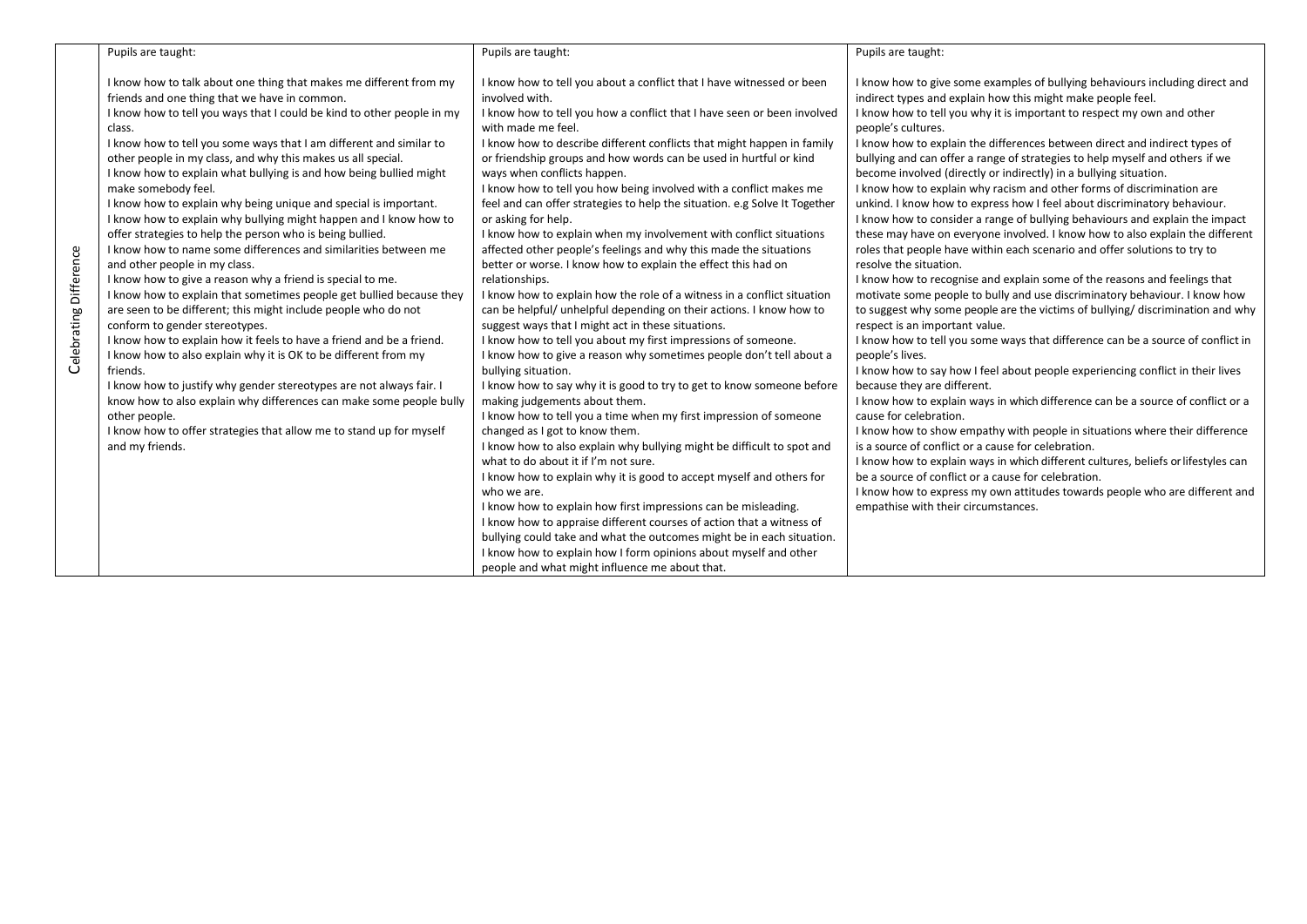|                  | Pupils are taught:                                                                                                                                                                                                                                                                                                                                                                                                                                                                                                                                                                                                                                                                                                                                                                                                                                                                                                                                                                                                                                                                                                                                                                                                                                                                                                                                                                                                                           | Pupils are taught:                                                                                                                                                                                                                                                                                                                                                                                                                                                                                                                                                                                                                                                                                                                                                                                                                                                                                                                                                                                                                                                                                                                                                                                                                                                                                                                                                                                                                            | Pupils are taught:                                                                                                                                                                                                                                                                                                                                                                                                                                                                                                                                                                                                                                                                                                                                                                                                                                                                                                                                                                                                                                                                                                                                                                                                                                                                                                                                                                                     |
|------------------|----------------------------------------------------------------------------------------------------------------------------------------------------------------------------------------------------------------------------------------------------------------------------------------------------------------------------------------------------------------------------------------------------------------------------------------------------------------------------------------------------------------------------------------------------------------------------------------------------------------------------------------------------------------------------------------------------------------------------------------------------------------------------------------------------------------------------------------------------------------------------------------------------------------------------------------------------------------------------------------------------------------------------------------------------------------------------------------------------------------------------------------------------------------------------------------------------------------------------------------------------------------------------------------------------------------------------------------------------------------------------------------------------------------------------------------------|-----------------------------------------------------------------------------------------------------------------------------------------------------------------------------------------------------------------------------------------------------------------------------------------------------------------------------------------------------------------------------------------------------------------------------------------------------------------------------------------------------------------------------------------------------------------------------------------------------------------------------------------------------------------------------------------------------------------------------------------------------------------------------------------------------------------------------------------------------------------------------------------------------------------------------------------------------------------------------------------------------------------------------------------------------------------------------------------------------------------------------------------------------------------------------------------------------------------------------------------------------------------------------------------------------------------------------------------------------------------------------------------------------------------------------------------------|--------------------------------------------------------------------------------------------------------------------------------------------------------------------------------------------------------------------------------------------------------------------------------------------------------------------------------------------------------------------------------------------------------------------------------------------------------------------------------------------------------------------------------------------------------------------------------------------------------------------------------------------------------------------------------------------------------------------------------------------------------------------------------------------------------------------------------------------------------------------------------------------------------------------------------------------------------------------------------------------------------------------------------------------------------------------------------------------------------------------------------------------------------------------------------------------------------------------------------------------------------------------------------------------------------------------------------------------------------------------------------------------------------|
| Dreams and Goals | I know how to tell you about a challenge and what I did well.<br>I know how to say why a challenge made me feel good about myself.<br>I know how to explain how I feel when I am successful and how this<br>can be celebrated positively.<br>I know how to say why my internal treasure chest is an important<br>place to store positive feelings.<br>I know how to explain what helped me to succeed in a learning<br>challenge and explain how this made me feel.<br>I know how to explain why it is important to store positive feelings in<br>my internal treasure chest and how this can help me in my future<br>learning.<br>I know how to tell you what I did to help my group create an end<br>product.<br>I know how to say how I felt about working in a group.<br>I know how to explain how I played my part in a group and the parts<br>other people played to create an end product. I know how to explain<br>how our skills complemented each other.<br>I know how to explain how it felt to be part of a group and can identify<br>a range of feelings about group work.<br>I know how to analyse the different roles people played in a group to<br>create an end product and justify what was helpful and what wasn't.<br>I know how to identify a range of feelings about working in a group. I<br>know how to analyse my feelings and those of others and can explain<br>how we could improve our group skills next time. | I know how to tell you something I did well in a learning challenge and<br>something I want to get better at.<br>I am happy to talk about what I did well and say why it makes me feel<br>good.<br>I know how to explain the different ways that help me learn and what<br>I need to do to improve.<br>I am confident and positive when I share my success with others. I<br>know how to explain how these feelings can be stored in my internal<br>treasure chest and why this is important.<br>I know how to analyse my learning strengths and use this to design<br>clear steps to help me improve.<br>I am confident to discuss my successes and difficulties with others. I<br>know how to analyse these feelings and explain how they can assist<br>me in the future.<br>I know how to that sometimes things can go wrong and can tell you<br>why it is good to try again.<br>I know how to how it feels to be disappointed and can tell you ways to<br>stay positive.<br>I know how to plan and set new goals even after a disappointment.<br>I know how to explain what it means to be resilient and to have a<br>positive attitude.<br>I know how to deal with disappointment by analysing what went<br>wrong and I know how to use these experiences to make new plans to<br>avoid similar obstacles.<br>I know how to explain why being resilient / having a positive attitude<br>contributes to having greater chance of success. | I know how to tell you about my dreams and goals and also some that young<br>people from different cultures might have.<br>I know how to tell you how I feel about my dreams and goals.<br>I know how to compare my hopes and dreams with those of young people<br>from different cultures.<br>I know how to reflect on the hopes and dreams of young people from another<br>culture and explain how this makes me feel.<br>I know how to explain why the dreams and goals of young people from<br>different cultures might be different from my own and give reasons for this.<br>I know how to evidence how I may have different opportunities and life<br>chances compared to some young people and can say how I feel about this.<br>I know how to tell you about something I know how to do with others that<br>makes the world a better place.<br>I know how to tell you how making the world a better place makes me feel.<br>I know how to explain different ways to work with others to help make the<br>world a better place.<br>I know how to explain what motivates me to make the world a better place.<br>I know how to analyse and justify why my group chose an activity and how this<br>contributes to making the world a better place.<br>I know how to explain and evidence why we chose an act of kindness/charity<br>based on the experiences and needs of those people affected. |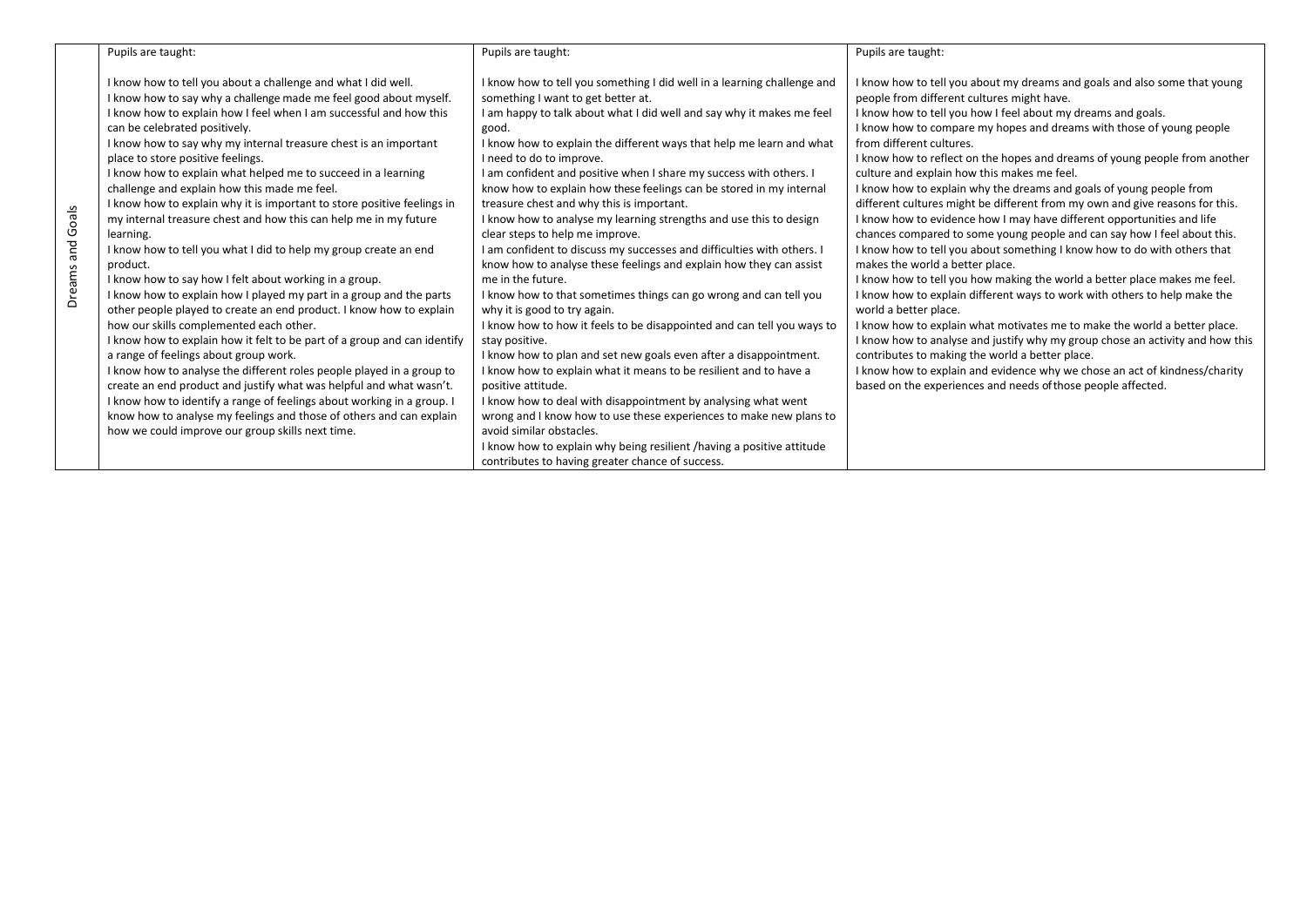|            | Pupils are taught:                                                                                                                                                                                                                                                                                                                                                                                                                                                                                                                                                                                                                                                                                                                                                                                                                                                                                                                                                                                                                                                                                                                                                                                                                                                                                                                                                                                                                                                                                   | Pupils are taught:                                                                                                                                                                                                                                                                                                                                                                                                                                                                                                                                                                                                                                                                                                                                                                                                                                                                                                                                                                                                                                                                                                                                                                                                                                                                                                                                                                                                                                                                                                                                                                                                                                                         | Pupils are taught:                                                                                                                                                                                                                                                                                                                                                                                                                                                                                                                                                                                                                                                                                                                                                                                                                                                                                                                                                                                                                                                                                                                                                                                                                                                                                                                                                                                                                                                                                                                                                                                                                                                                                                                                                                                                                                                                                |
|------------|------------------------------------------------------------------------------------------------------------------------------------------------------------------------------------------------------------------------------------------------------------------------------------------------------------------------------------------------------------------------------------------------------------------------------------------------------------------------------------------------------------------------------------------------------------------------------------------------------------------------------------------------------------------------------------------------------------------------------------------------------------------------------------------------------------------------------------------------------------------------------------------------------------------------------------------------------------------------------------------------------------------------------------------------------------------------------------------------------------------------------------------------------------------------------------------------------------------------------------------------------------------------------------------------------------------------------------------------------------------------------------------------------------------------------------------------------------------------------------------------------|----------------------------------------------------------------------------------------------------------------------------------------------------------------------------------------------------------------------------------------------------------------------------------------------------------------------------------------------------------------------------------------------------------------------------------------------------------------------------------------------------------------------------------------------------------------------------------------------------------------------------------------------------------------------------------------------------------------------------------------------------------------------------------------------------------------------------------------------------------------------------------------------------------------------------------------------------------------------------------------------------------------------------------------------------------------------------------------------------------------------------------------------------------------------------------------------------------------------------------------------------------------------------------------------------------------------------------------------------------------------------------------------------------------------------------------------------------------------------------------------------------------------------------------------------------------------------------------------------------------------------------------------------------------------------|---------------------------------------------------------------------------------------------------------------------------------------------------------------------------------------------------------------------------------------------------------------------------------------------------------------------------------------------------------------------------------------------------------------------------------------------------------------------------------------------------------------------------------------------------------------------------------------------------------------------------------------------------------------------------------------------------------------------------------------------------------------------------------------------------------------------------------------------------------------------------------------------------------------------------------------------------------------------------------------------------------------------------------------------------------------------------------------------------------------------------------------------------------------------------------------------------------------------------------------------------------------------------------------------------------------------------------------------------------------------------------------------------------------------------------------------------------------------------------------------------------------------------------------------------------------------------------------------------------------------------------------------------------------------------------------------------------------------------------------------------------------------------------------------------------------------------------------------------------------------------------------------------|
| Healthy Me | I know how to tell you something amazing about how my body works<br>and something I need to do to keep it safe and healthy.<br>I know how to that my body is special and I need to take care of it.<br>I know how to explain why I think my body is amazing and can identify<br>a range of ways to keep it safe and healthy.<br>I know how to give examples of when being healthy can help me feel<br>happy.<br>I know how to explain many ways that my body is amazing and how<br>the different things I do, keep it safe and healthy.<br>I know how to suggest how my body might come to harm if I make<br>unhealthy choices.<br>I know how to explain how healthy choices affect the way I feel about<br>myself and help to make me happy.<br>I know how to tell you some things I know how to put in or on my<br>body to keep it healthy.<br>I know how to say how I feel about being healthy.<br>I know how to explain why foods and medicines can be good for my<br>body comparing my ideas with less healthy/ unsafe choices.<br>I know how to compare my own and my friends' choices and can<br>express how it feels to make healthy and safe choices.<br>I know how to justify my choices about food and medicines and<br>explain healthy and safe ways in which they can be good for my body.<br>I know how to give evidence as to why my own and my friends'<br>choices are healthy / less healthy. I know how to also evaluate how it<br>feels to make healthy and less healthy choices. | I know how to name some things I need to keep myself safe from and<br>ways to stay healthy. I know how to tell you who I know how to go to<br>for help if I feel unsafe/ unwell.<br>I know how to how to tell someone if I feel scared/unwell.<br>I know how to identify things, people and places that I need to keep<br>safe from, and can tell you some strategies for keeping myself safe<br>and healthy including who to go to for help.<br>I know how to express how being anxious/ scared and unwell feels.<br>I know how to judge the levels of risk involved in different situations<br>and I know how to select and describe suitable strategies for keeping<br>myself safe and healthy, including knowing how to seek help and from<br>whom and how to make a call to emergency services.<br>I know how to express and respond appropriately to feelings of<br>anxiety or fear or when I feel unwell.<br>I know how to tell you how I would say 'no' if someone tried to make<br>me do something that I know how to is wrong or bad for me.<br>I know how to say how it feels when someone else is pushing me to do<br>something.<br>I know how to recognise when people are putting me under pressure<br>and can explain ways to resist this when I want to.<br>I know how to identify feelings of anxiety and fear associated with<br>peer pressure.<br>I know how to problem-solve and identify a variety of strategies in<br>different situations where I may experience peer pressure.<br>I know how to identify feelings of anxiety and fear associated with<br>peer pressure and I know how to manage these to help me make safe<br>and healthy choices. | I know how to give some reasons why people may worry about how they look,<br>and I know how to describe healthy and unhealthy ways that people use food<br>and substances in their lives.<br>I know how to tell you why my body is good the way it is.<br>I know how to explain different roles that food and substances can play in<br>people's lives. I know how to also explain how people can develop eating<br>problems (disorders) relating to body image pressures and how smoking and<br>alcohol misuse is unhealthy.<br>I know how to summarise different ways that I respect and value my body.<br>I know how to evaluate the different roles food and substances can play in<br>people's lives. I know how to also justify the potential health risks associated<br>with pressures about body image, unhealthy relationships with food, smoking<br>and alcohol misuse.<br>I respect and value my body and health, and can consider the part this plays in<br>maintaining my self-confidence.<br>I know how to tell you how substance misuse has an unhealthy impact on the<br>body and mind.<br>I know how to tell you how I try to keep myself emotionally healthy.<br>I know how to explain when substances including alcohol are being used anti-<br>socially or being misused and the impact this can have on an individual and<br>others.<br>I know how to identify and apply skills to keep myself emotionally healthy and<br>to manage stress and pressure.<br>I know how to give an account of different ways in which people in our society<br>use substances including alcohol as part of their lifestyle, and evaluate the<br>health risks between responsible use, anti-social use and misuse.<br>I know how to reflect on the links between mental/emotional health and<br>alcohol and substances. I have considered what my attitude to these may be<br>when I am older. |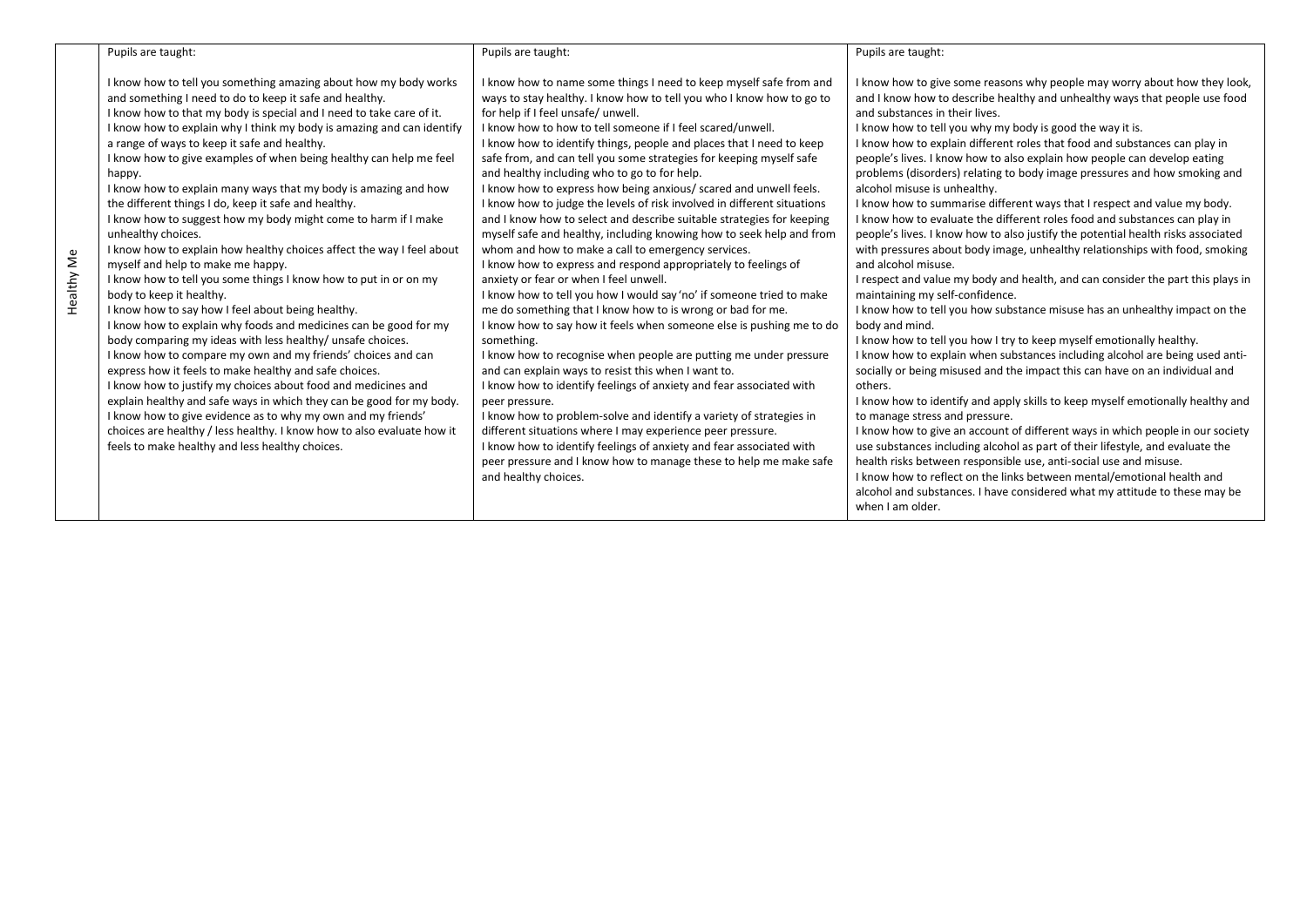| Pupils are taught:                                                                                                                                                                                                                                                                                                                                                                                                                                                                                                                                                                                                                                                                                                                                                                                                                                                                                                                                                                                                                                                                                                                                                                                                                                                                                                                                                                                                                                                                                                                                                                                                                                                                                                                                                                                                                                                                                                                                        | Pupils are taught:                                                                                                                                                                                                                                                                                                                                                                                                                                                                                                                                                                                                                                                                                                                                                                                                                                                                                                                                                                                                                                                                                                                                                                                                                                                                                                                                                                                                 | Pupils are taught:                                                                                                                                                                                                                                                                                                                                                                                                                                                                                                                                                                                                                                                                                                                                                                                                                                                                                                                                                                                                                                                                                                                                                                                                                                                                                                                                                                                                                                                                                                                                                                                                                                                                                                                                                                                                                                                                                                                                                                                                                                                                                                                                                                                                                                                                                                                                                                                                                                                                                                                                                |
|-----------------------------------------------------------------------------------------------------------------------------------------------------------------------------------------------------------------------------------------------------------------------------------------------------------------------------------------------------------------------------------------------------------------------------------------------------------------------------------------------------------------------------------------------------------------------------------------------------------------------------------------------------------------------------------------------------------------------------------------------------------------------------------------------------------------------------------------------------------------------------------------------------------------------------------------------------------------------------------------------------------------------------------------------------------------------------------------------------------------------------------------------------------------------------------------------------------------------------------------------------------------------------------------------------------------------------------------------------------------------------------------------------------------------------------------------------------------------------------------------------------------------------------------------------------------------------------------------------------------------------------------------------------------------------------------------------------------------------------------------------------------------------------------------------------------------------------------------------------------------------------------------------------------------------------------------------------|--------------------------------------------------------------------------------------------------------------------------------------------------------------------------------------------------------------------------------------------------------------------------------------------------------------------------------------------------------------------------------------------------------------------------------------------------------------------------------------------------------------------------------------------------------------------------------------------------------------------------------------------------------------------------------------------------------------------------------------------------------------------------------------------------------------------------------------------------------------------------------------------------------------------------------------------------------------------------------------------------------------------------------------------------------------------------------------------------------------------------------------------------------------------------------------------------------------------------------------------------------------------------------------------------------------------------------------------------------------------------------------------------------------------|-------------------------------------------------------------------------------------------------------------------------------------------------------------------------------------------------------------------------------------------------------------------------------------------------------------------------------------------------------------------------------------------------------------------------------------------------------------------------------------------------------------------------------------------------------------------------------------------------------------------------------------------------------------------------------------------------------------------------------------------------------------------------------------------------------------------------------------------------------------------------------------------------------------------------------------------------------------------------------------------------------------------------------------------------------------------------------------------------------------------------------------------------------------------------------------------------------------------------------------------------------------------------------------------------------------------------------------------------------------------------------------------------------------------------------------------------------------------------------------------------------------------------------------------------------------------------------------------------------------------------------------------------------------------------------------------------------------------------------------------------------------------------------------------------------------------------------------------------------------------------------------------------------------------------------------------------------------------------------------------------------------------------------------------------------------------------------------------------------------------------------------------------------------------------------------------------------------------------------------------------------------------------------------------------------------------------------------------------------------------------------------------------------------------------------------------------------------------------------------------------------------------------------------------------------------------|
| I know how to how to name some people who are special to me. I<br>know how to how to tell you ways they help me stay safe and feel<br>special.<br>I know how to how to tell you why I like some people and who I might<br>go to for help if I need it.<br>I know how to how to explain why I have special relationships with<br>some people and how these relationships help me feel safe and good<br>about myself. I know how to how to also explain how my qualities<br>help these relationships.<br>I know how to give examples of behaviour in other people that I<br>appreciate and behaviours that I don't like.<br>I know how to suggest different ways to show appreciation for other<br>people and how to recognise their appreciation for me.<br>I know how to also explain how this helps me feel safe and good about<br>myself.<br>I know how to explain how other people's behaviour can make me feel<br>about myself and whether I feel safe or not. I know how to also<br>explain how my behaviour affects others.<br>When talking about my relationships with others I know how to tell<br>you some of the things that might make me feel comfortable and<br>some things that might make me feel uncomfortable.<br>I know how to tell you ways that might help me to solve problems in<br>my relationships. This might be asking for help or using a problem-<br>solving technique.<br>I know how to explain why some things might make me feel<br>uncomfortable in a relationship and compare this with relationships<br>that make me feel safe and special.<br>I know how to give examples of some different problem-solving<br>techniques and explain how I might use them in<br>I know how to justify how and why some things might make me feel<br>comfortable or uncomfortable in relationships.<br>I know how to appraise how effective different problem-solving<br>solutions might be when solving problems in my relationships. | I know how to give examples of things that I appreciate in my friends<br>and family and also things I appreciate in people I don't know, such as<br>those from other countries.<br>I know how to tell you how I depend on other people and how other<br>people depend on me.<br>I know how to explain how my life is influenced positively by people I<br>know how to and also by people from other countries.<br>I know how to explain why my choices might affect my family,<br>friendships and people around the world who I don't know.<br>I know how to explain some of the rights and responsibilities that I and<br>others have in my family, friendships and as global citizens.<br>I know how to express a sense of the responsibility we have for each<br>other because of these connections.<br>I know how to tell you some different ways that I know how to show<br>love for special people and animals.<br>I know how to tell you how it might feel to miss a special person or<br>animal.<br>I know how to recognise how people are feeling when they miss a<br>special person or animal.<br>I know how to give ways that might help me manage my feelings when<br>missing a special person or animal.<br>I know how to give reasons why people may experience a range of<br>feelings associated with personal loss.<br>I know how to offer and evaluate solutions to help manage personal<br>loss. | I know how to tell you about different types of friendship and ways these<br>might change. I know how to also tell you some basic rules about how to stay<br>safe when using technology to communicate with my friends.<br>I know how to tell you why some feelings might lead to someone using<br>technology to harm me or others.<br>I know how to compare different types of friendships and the feelings<br>associated with them. I know how to also explain how to stay safe when using<br>technology to communicate with my friends, including how to stand up for<br>myself, negotiate and to resist peer pressure.<br>I know how to apply strategies to manage my feelings and the pressures I may<br>face to use technology in ways that may be risky or cause harm to myself or<br>others.<br>I know how to justify why some people may use technology in ways that may<br>be risky or harmful and explain how the feelings associated with different<br>friendships may influence this.<br>I know how to appraise different strategies that might help me or others stay<br>safe online and to help resist the pressures to use technology in risky or<br>harmful wavs.<br>I know how to say how people might feel if they lose someone special to them.<br>I know how to also give some examples of when people might try to control or<br>gain power over others.<br>I know how to tell you some ways that I know how to manage my feelings and<br>ways of standing up for myself in real and online situations.<br>I know how to identify when people may be experiencing feelings associated<br>with loss and also recognise when people are trying to gain power or control.<br>I know how to explain the feelings I might experience if I lose somebody special<br>and when I need to stand up for myself and my friends in real or online<br>situations. I know how to offer strategies to help me manage these feelings and<br>situations.<br>I know how to explain why people may experience a range of feelings<br>associated with loss. I know how to also analyse some of the methods people<br>can use to try to gain power and control over others, in both obvious and<br>hidden ways, including online.<br>I know how to consider ways of standing up for myself and my friends when<br>others are using controlling behaviour, and judge between those likely to be<br>effective and those that may aggravate the problem. I know how to also<br>appraise the effectiveness of different strategies to help me manage my<br>feelings. |
|                                                                                                                                                                                                                                                                                                                                                                                                                                                                                                                                                                                                                                                                                                                                                                                                                                                                                                                                                                                                                                                                                                                                                                                                                                                                                                                                                                                                                                                                                                                                                                                                                                                                                                                                                                                                                                                                                                                                                           |                                                                                                                                                                                                                                                                                                                                                                                                                                                                                                                                                                                                                                                                                                                                                                                                                                                                                                                                                                                                                                                                                                                                                                                                                                                                                                                                                                                                                    |                                                                                                                                                                                                                                                                                                                                                                                                                                                                                                                                                                                                                                                                                                                                                                                                                                                                                                                                                                                                                                                                                                                                                                                                                                                                                                                                                                                                                                                                                                                                                                                                                                                                                                                                                                                                                                                                                                                                                                                                                                                                                                                                                                                                                                                                                                                                                                                                                                                                                                                                                                   |

Relationships